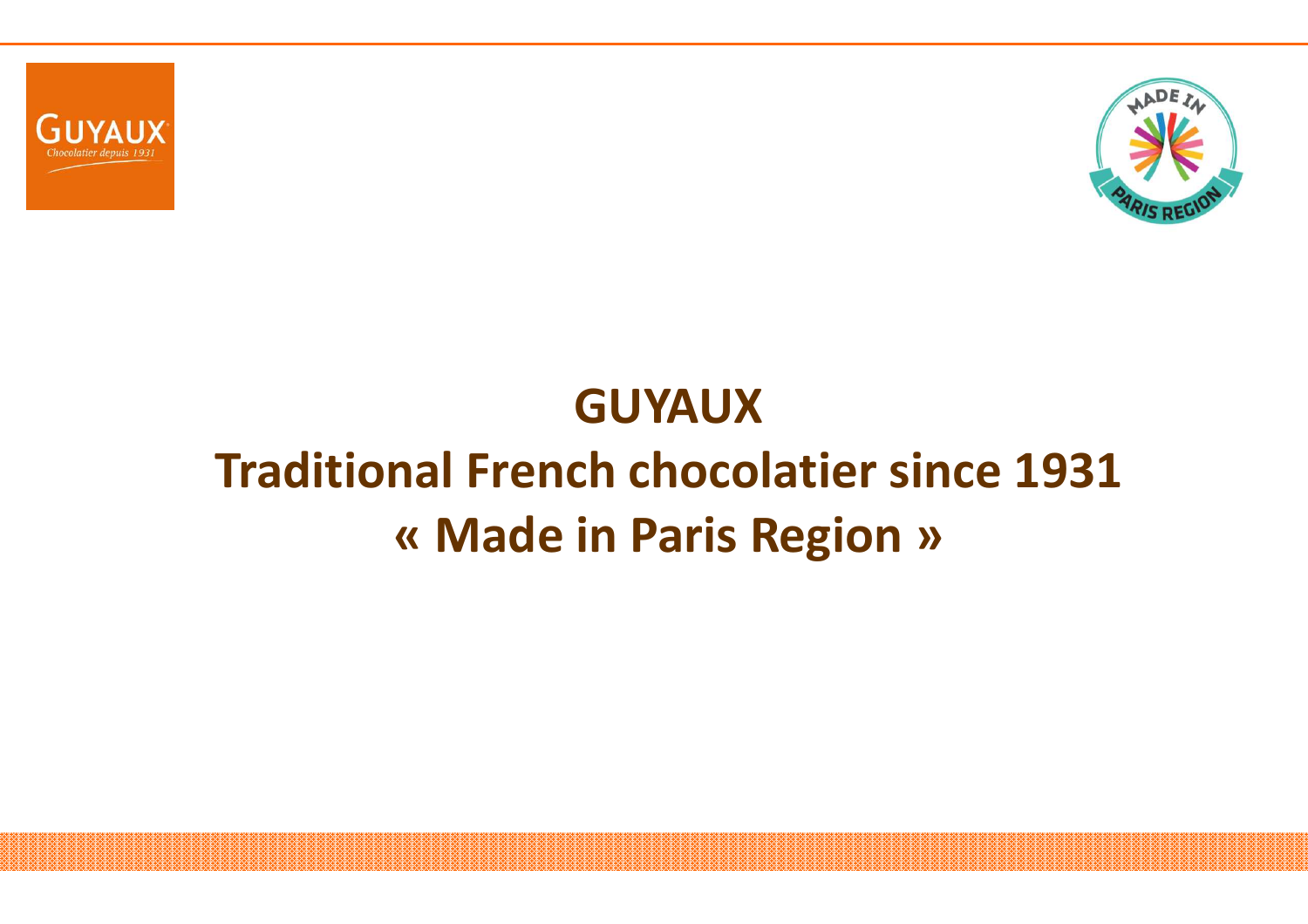

# **French tradition and « savoir faire » :**

- • **Chocolaterie Guyaux was founded in 1931 by Florent Guyaux who learnt his chocolate making craft from his uncle.**
- • **Today, Chocolaterie Guyaux is still a familly run company, headed by thesecond and third generations. Guyaux is one of the last remainingindependant chocolate makers in Paris Region (L'Ile de France)**
- • **Chocolaterie Guyaux produces a range of high quality products : Truffles, Speciality products and a wide assortment of chocolates in bulk, prepacked and also a range of organic chocolates.**



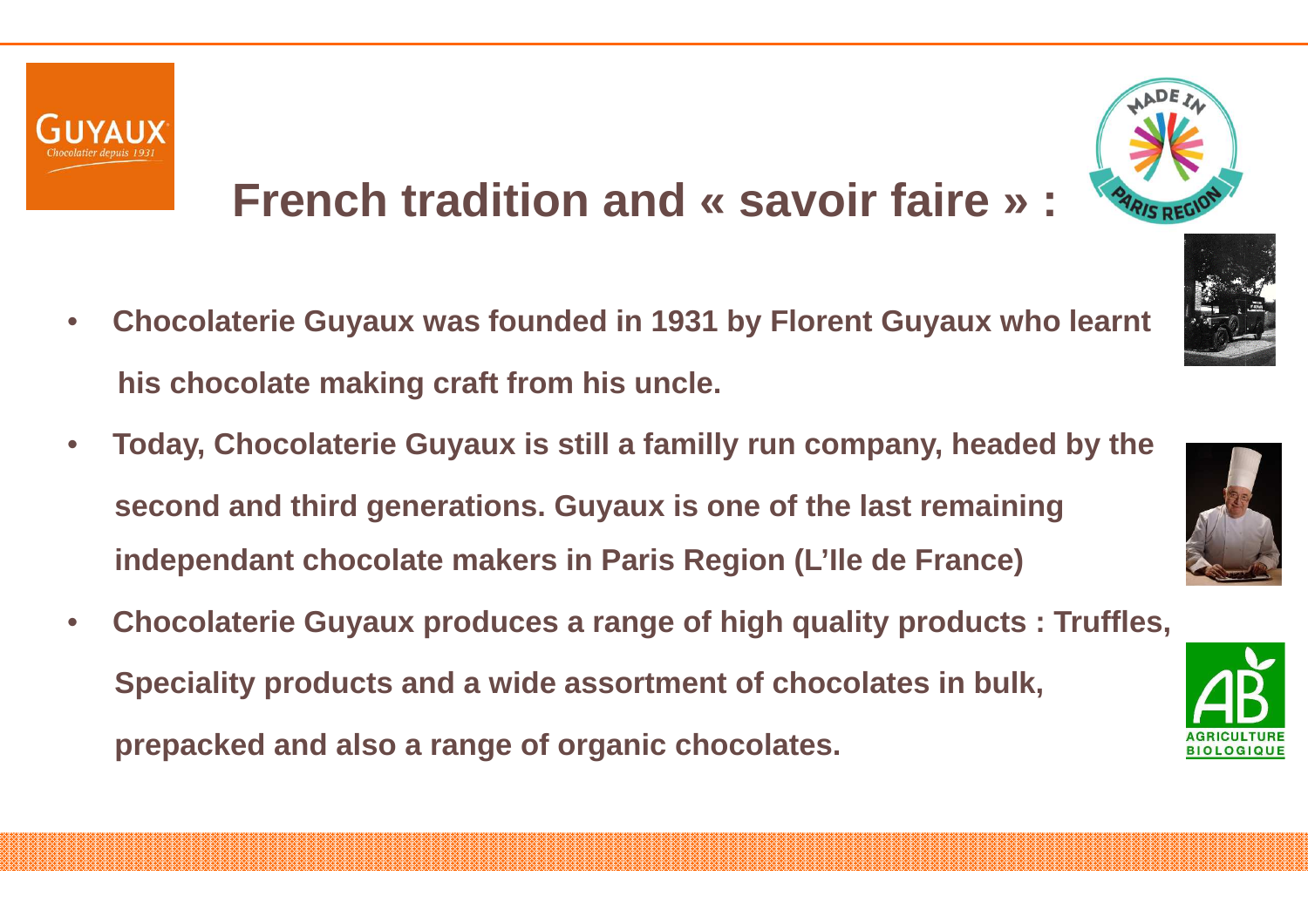



- $\bullet$  **Modern and well equipped, Chocolaterie Guyaux keeps its human size and taste for work well done.**
- $\bullet$ **Chocolaterie Guyaux sells in France and exports worldwide**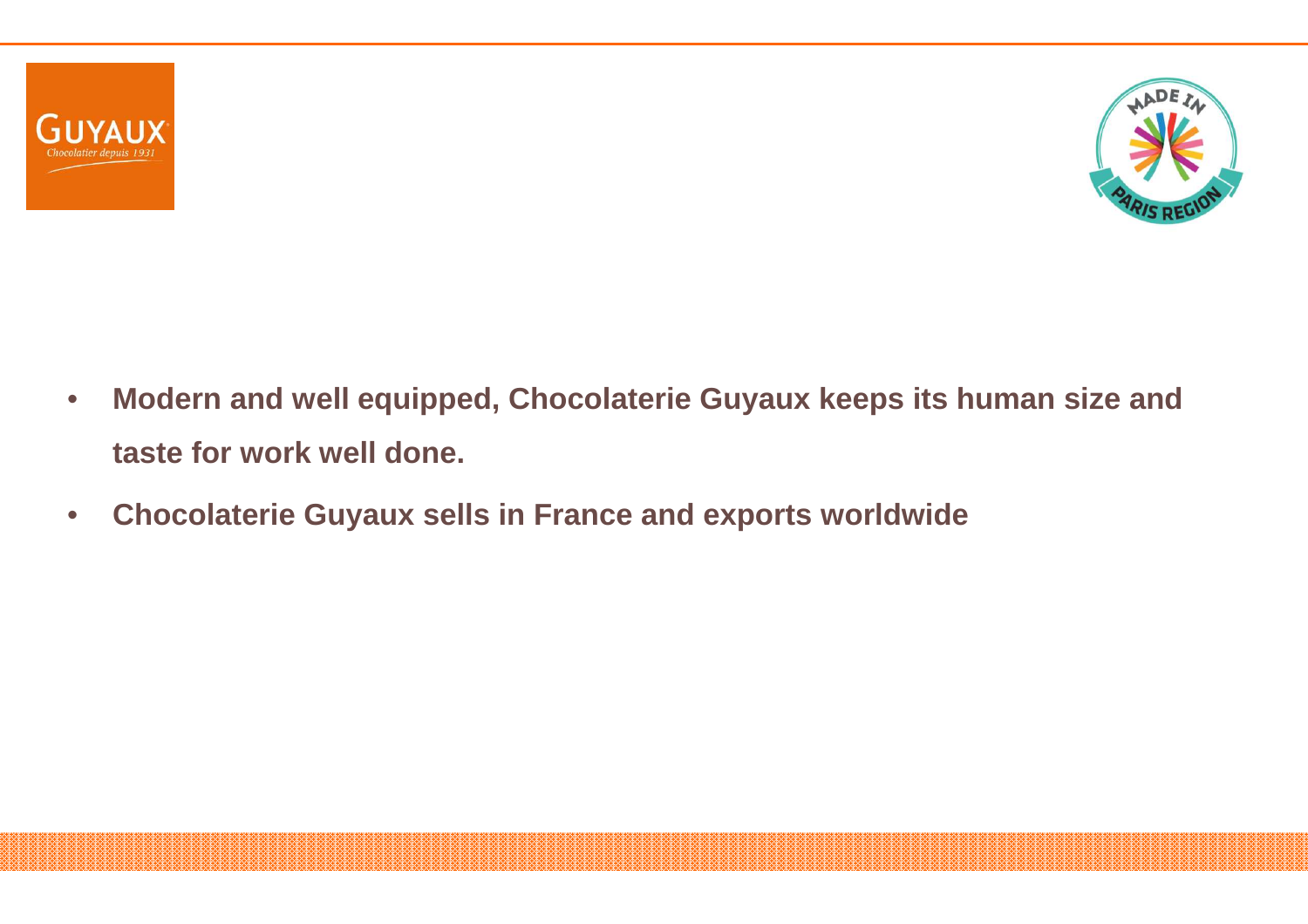





- **1. Versatile and flexible production : truffles, chocolate coated, mouldedchocolates, mini bars, speciality products…**
- 2. New product development:tailor made recipes either with our own raw material **or with raw material supplied by our customers**
- **3. D.O.B. / private label packs : flow packs, « ballotins », sachets, boxes, gift boxes…**
- **4. Development of specific products for our customers from our existing large range of chocolates and truffles.**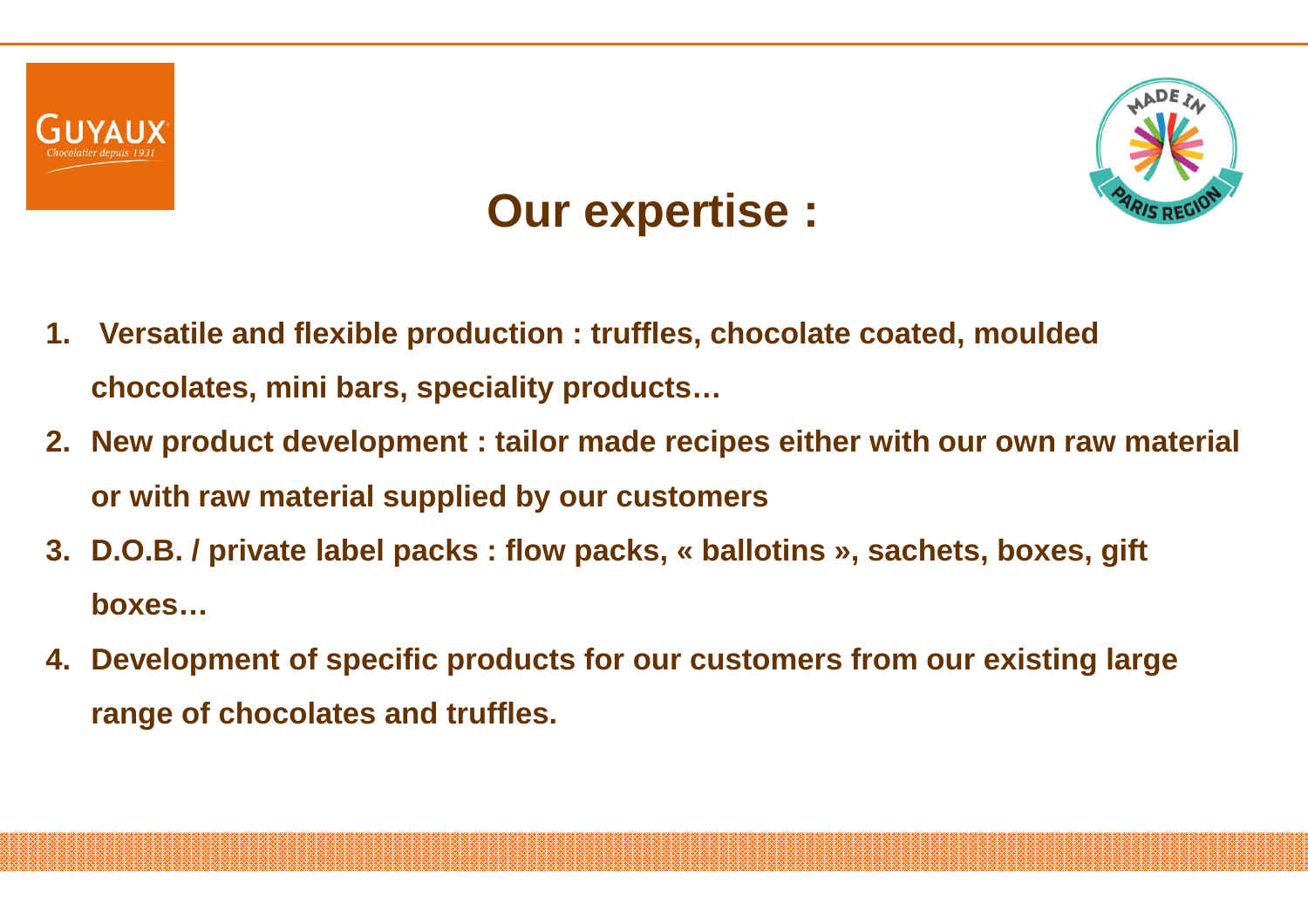



#### **1.Flexible and versatile production :**

- $\bullet$ **A chocolate coating line (1 ton / day)**
- $\bullet$ **A moulded product line (1 ton / day)**
- $\bullet$ **Decorations by hand**
- $\bullet$ **Two truffle production lines (4 tonnes/jour)**
- $\bullet$ **An individual flow pack line**
- $\bullet$ **A « sachet » packing line**
- $\bullet$ **A packaging line**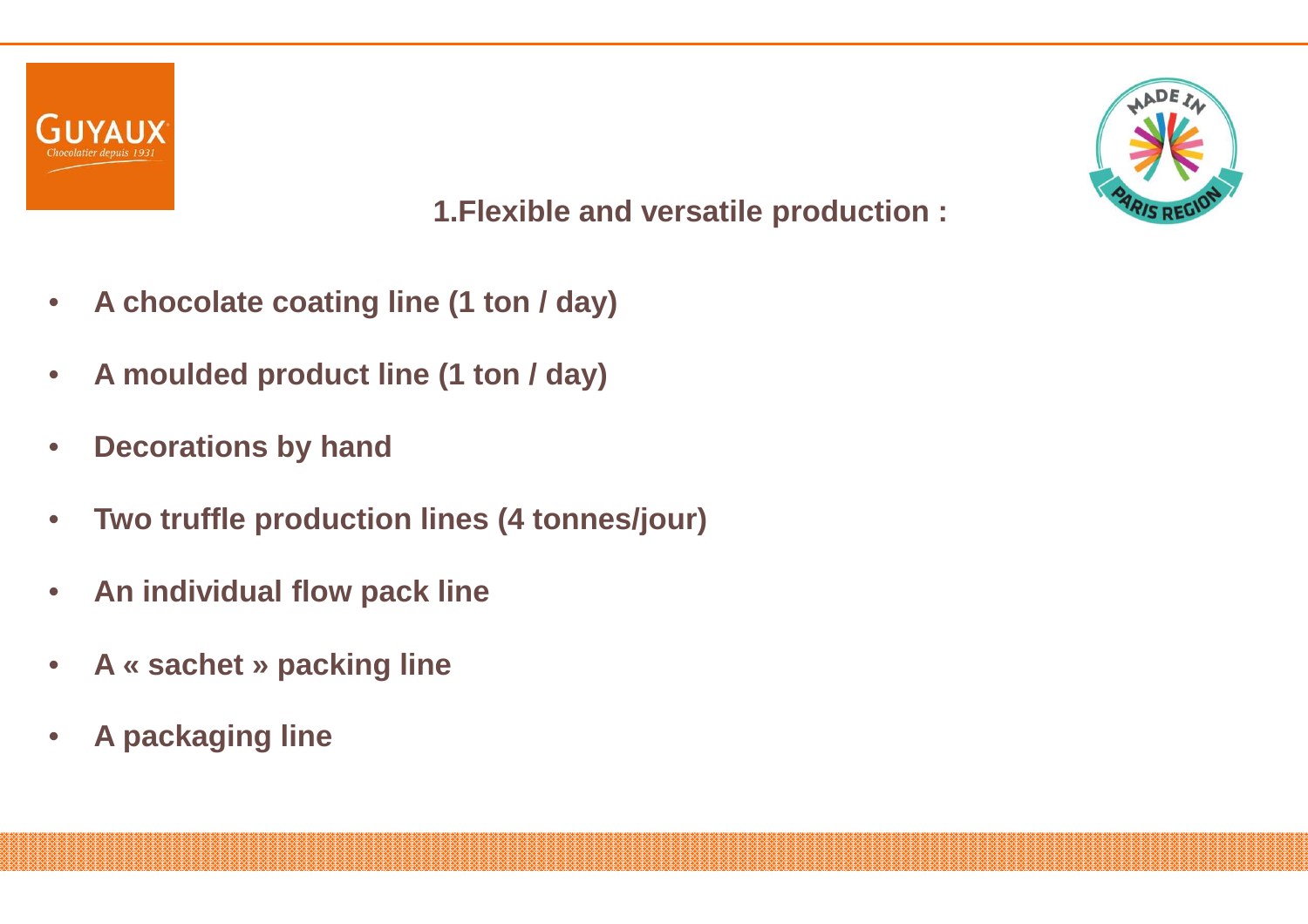



**2. Developping your own specific products :** 

#### **Your own recipes, in organic or traditional chocolates**

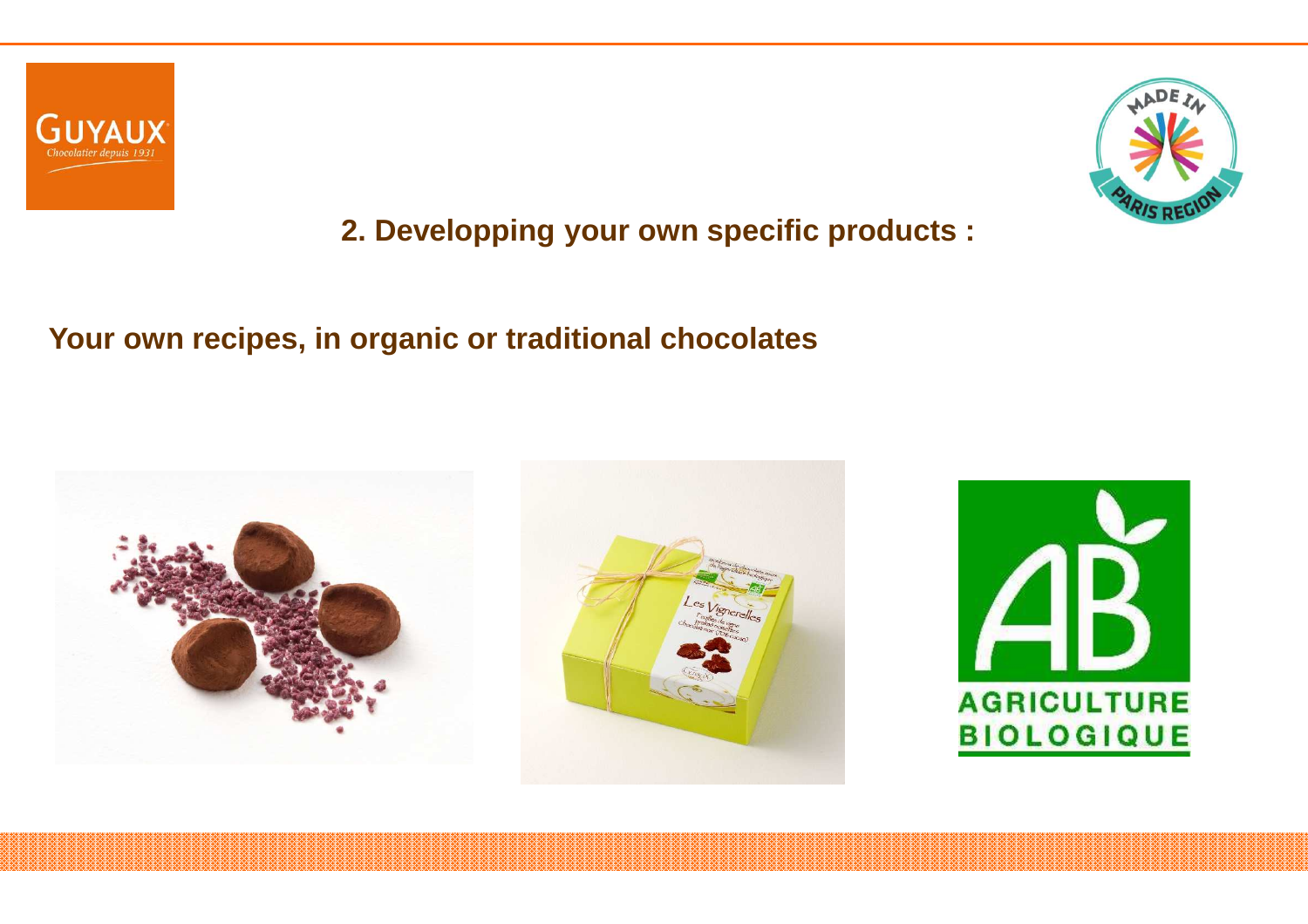



#### **3. D.O.B. / private label products :**

#### **We will pack our chocolates to your particular specifications and under your ownbrand.**



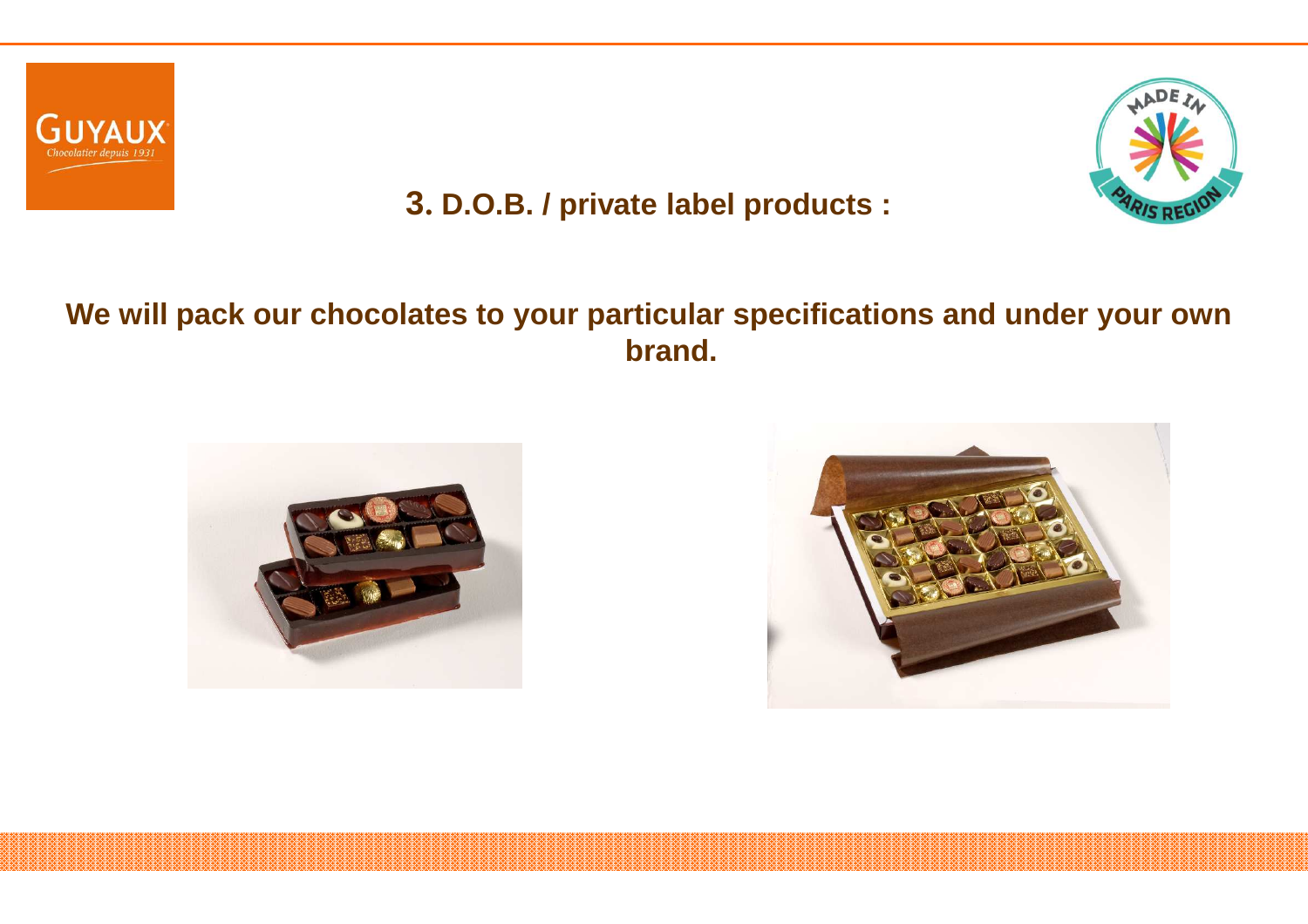

#### **4. A wide ready-made assortment**



#### **a) In bulk :**

- **Chocolate bonbons : chocolate coated, moulded, hand decorated, traditional French fillings with « praliné » hazelnut or almond paste, marzipan…**
- **French Truffles : traditional French style, shaped and dusted with cocoa powder. The range includes many enchanting flavours and tastes : cocoa bean fragments, « crêpes dentelles », raspberry, tiramisu, salty caramel from Isigny, orange…**
- **Small chocolate bars : Cacao Gourmand : 35g, the association of chocolate and fruit : cocoa bean fragments, cranberries, figs, apricots, sésame seeds…**
- **Speciality products : Mendiants, Orangettes, « Cacao Gourmand », Chocolate Eiffel tower**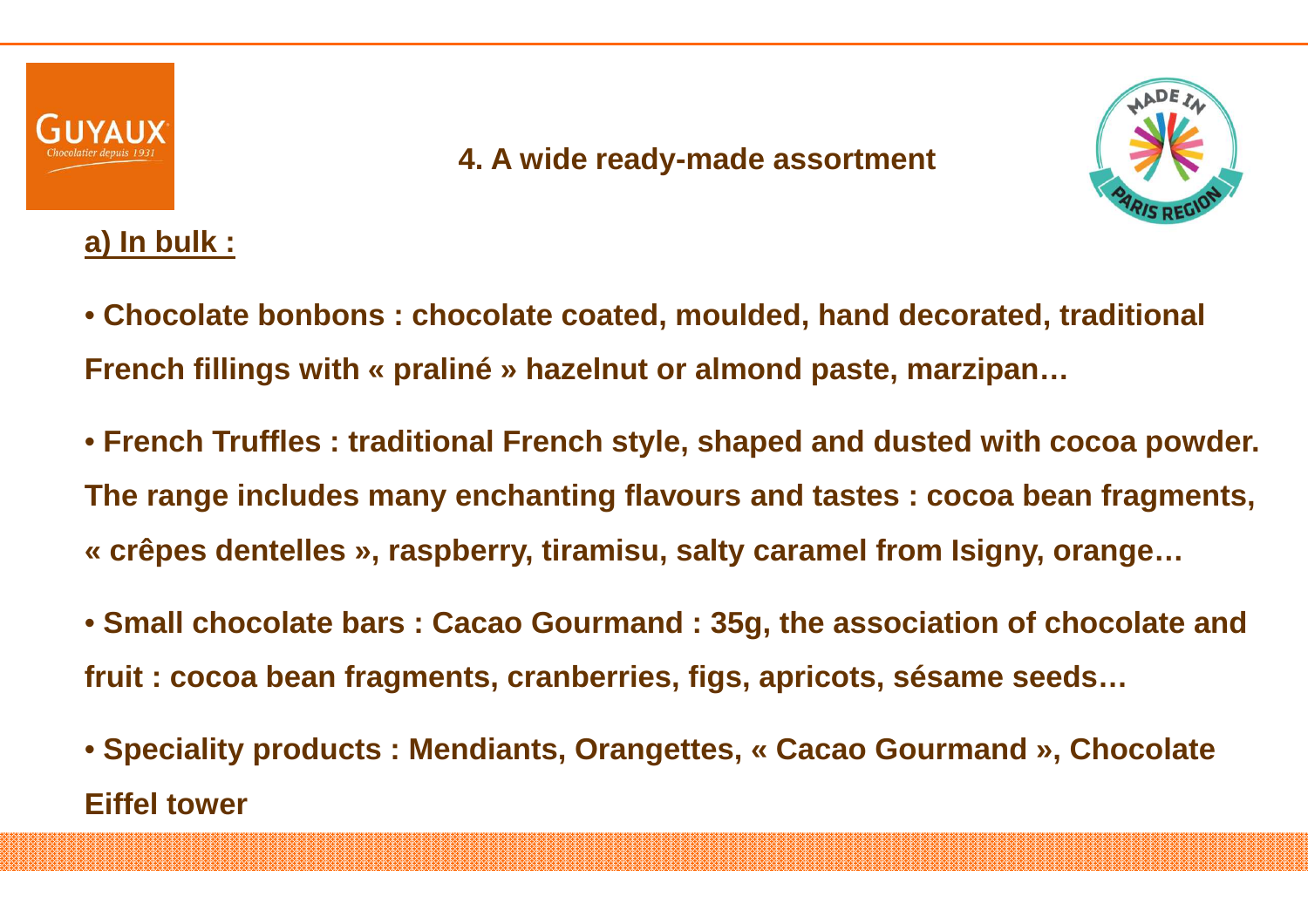

#### **b) Pre-packed :**

• **Chocolates :** 





• **French truffles : sachetti, flow packs, in « ballotins », in boxes…**

 • **Mini squares « Cacao Gourmand » : the delicate association of chocolates and fruit : almonds, hazelnuts, cranberris…**





• **Speciality products : orangettes, mendiants..**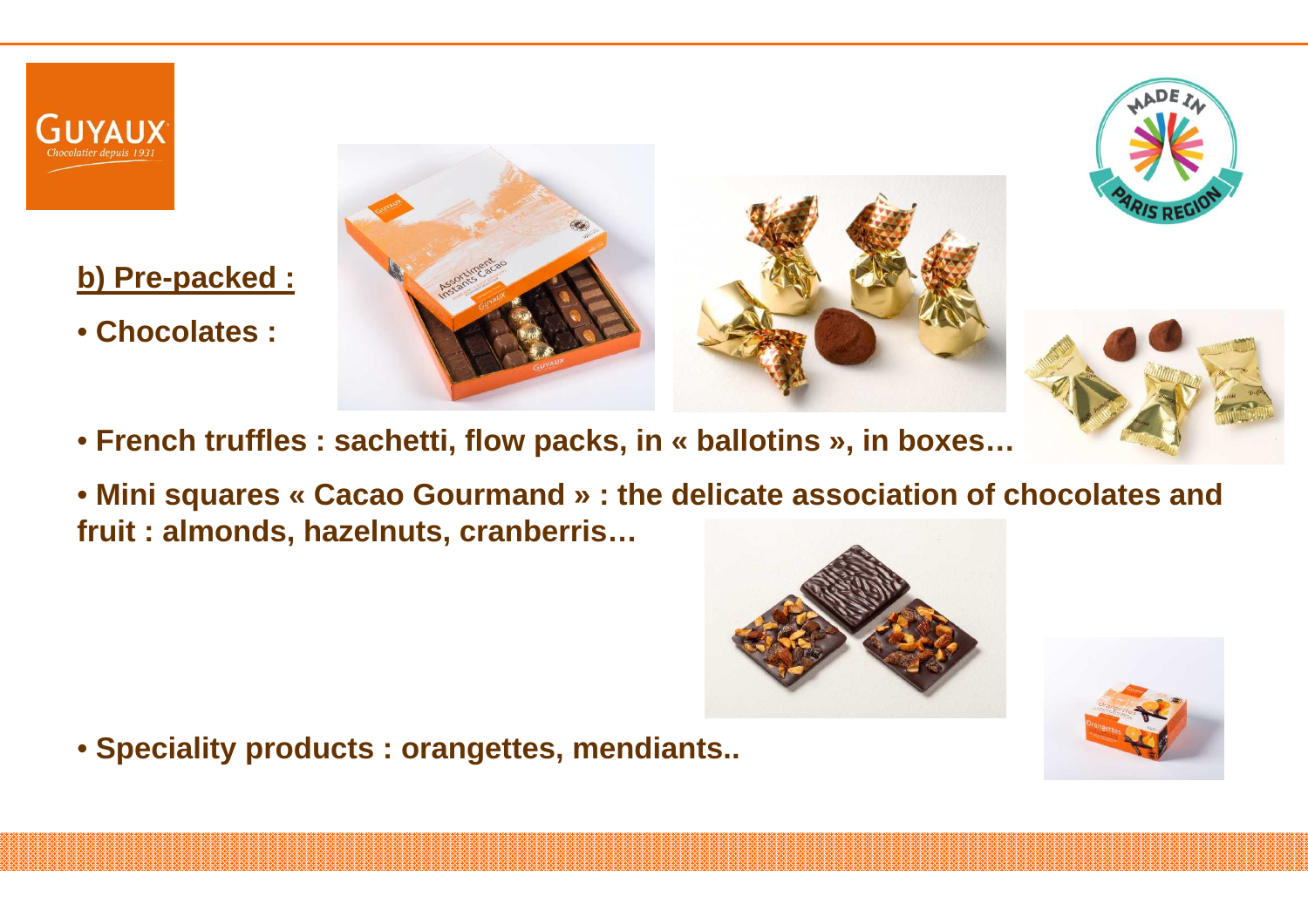



### **b) Pre-packed (continued):**

• **« Assortment Beautés de France » with famous parisian sights :** 

**On the lid of the boxes, there is an original print of a famous parisian sight : Notre Dame, Eiffel tower, Montmartre…**

**The print can be removed, without damage, and then framed as a souvenir.**

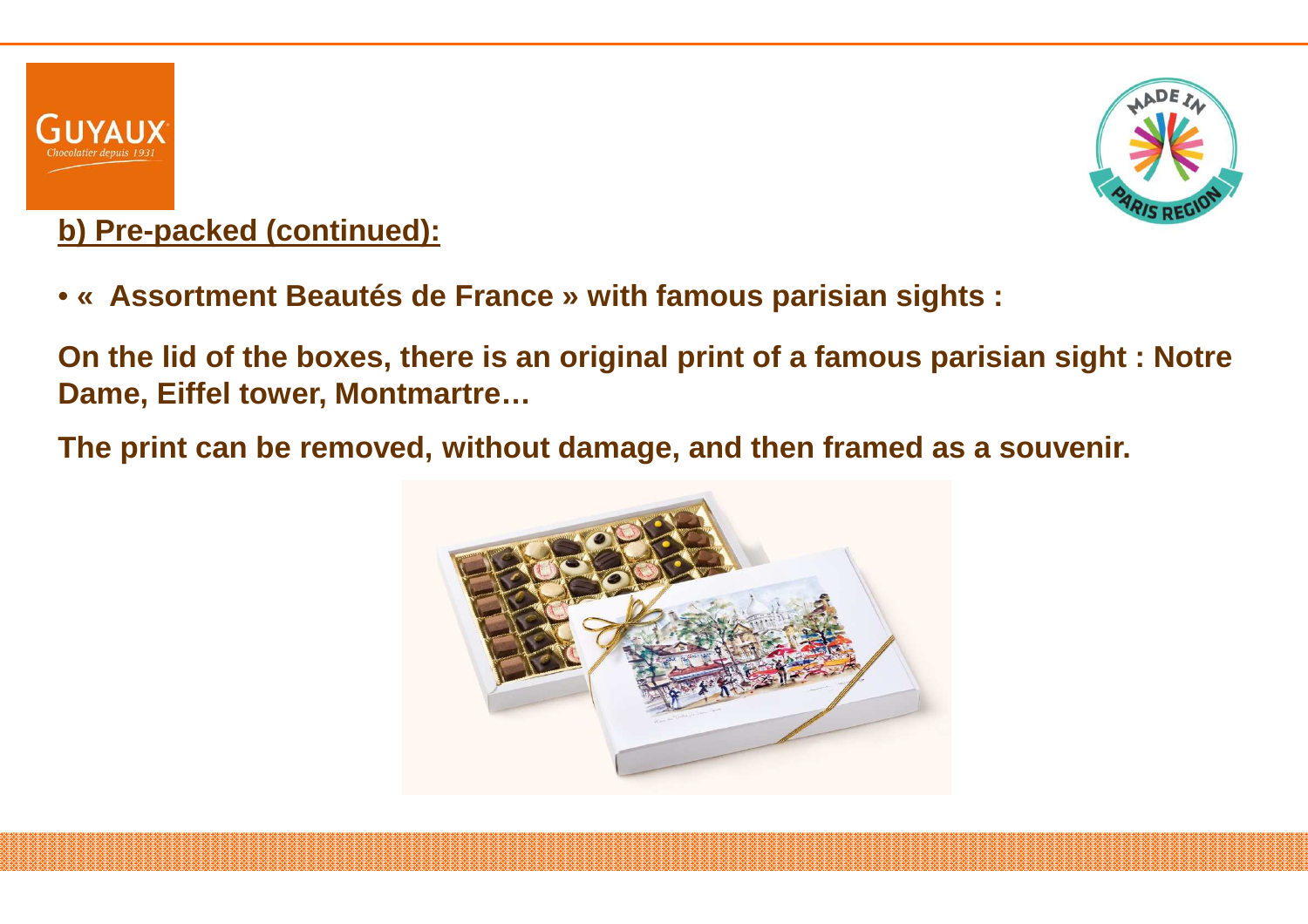



# **The production and its specificities :**

- **Hand decorated chocolates for a hand made aspect of the finished product withthe traditional fork of the chocolate maker**
- **Easter chocolates twice hand moulded as the pastry cook makes it**
- **Traditionnal hand cut chocolates in the range**



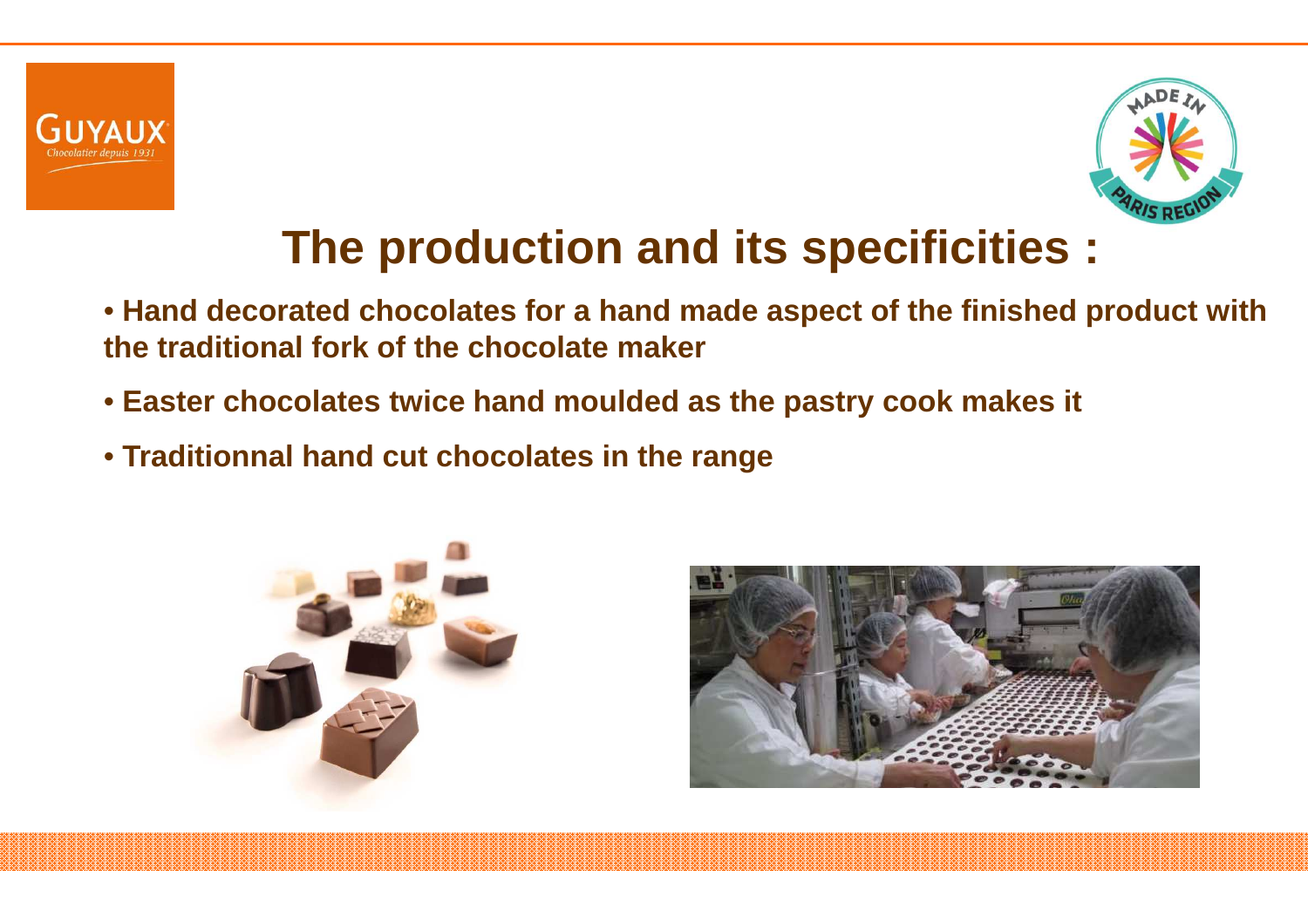



### **guarantee the authenticity of the finished products**

- **Organic certified range**
- **No artificial preservative, no G.M.O ingredients**
- **Cover chocolate is 100% pure cocoa butter**
- **« Old fashioned « Praliné » paste : 50% hazelnut or almonds and 50% sugar**
- **Hazlenut praliné from Piedmont in Italy (very famous place for hazelnuts)**
- **No fresh cream in the fillings, only « praliné » hazelnut or almond paste, marzipan, chocolate filling. This gives our products a better shelf life.**
- **Isigny A.O.C. caramel**
- **Guérande A.O.C. salt**
- **Sao tome chocolate**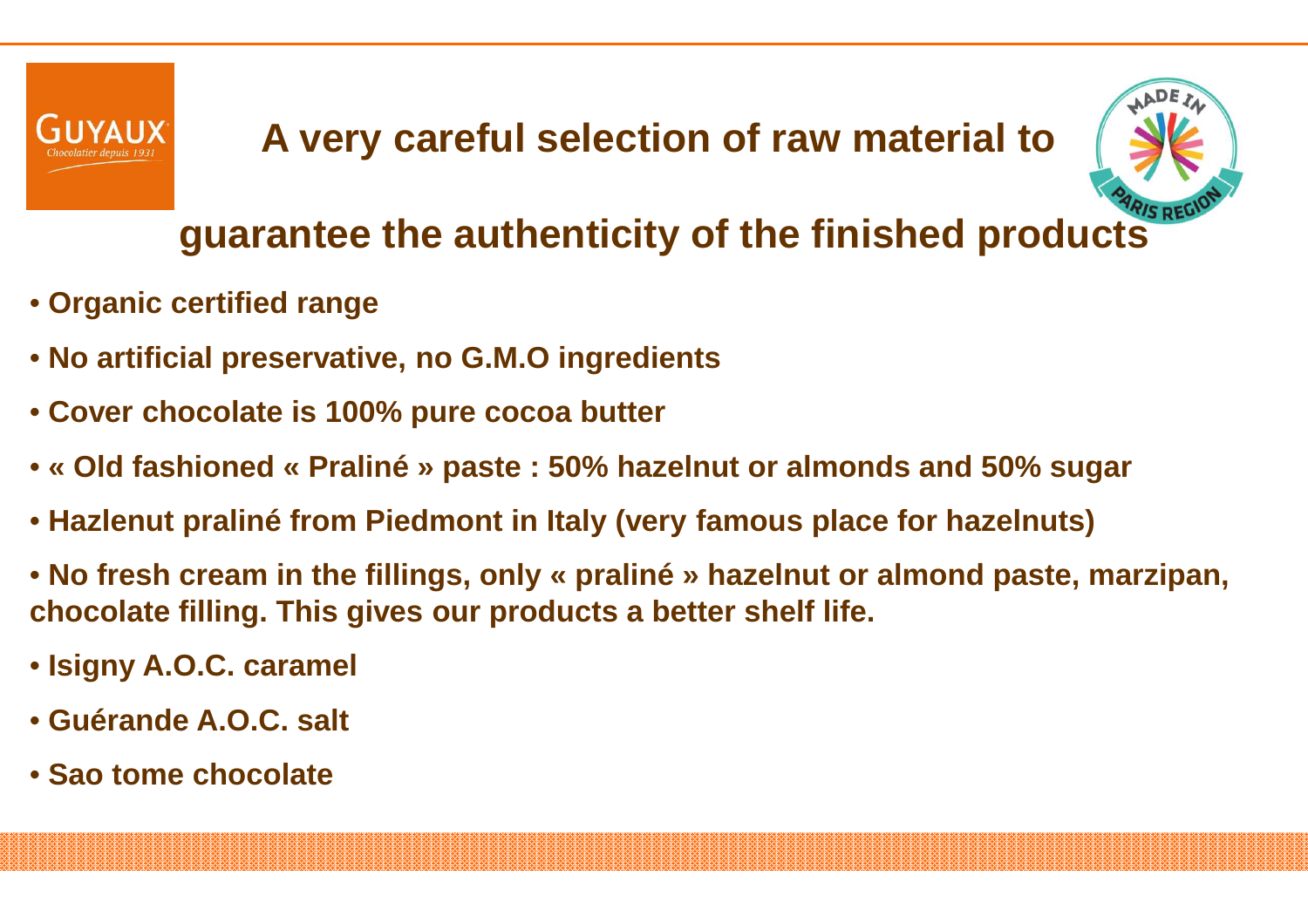



### **Our quality commitment :**

**To guarantee the security, the safety, the legality of our products and the compliance with the requests of our customers, the good hygiene and manufacturing practices are the heart of our strategy,**

**We have enforced a HACCP system and we are certified :** 

• **IFS**

• **BRC**

• **ECOCERT for the organic products**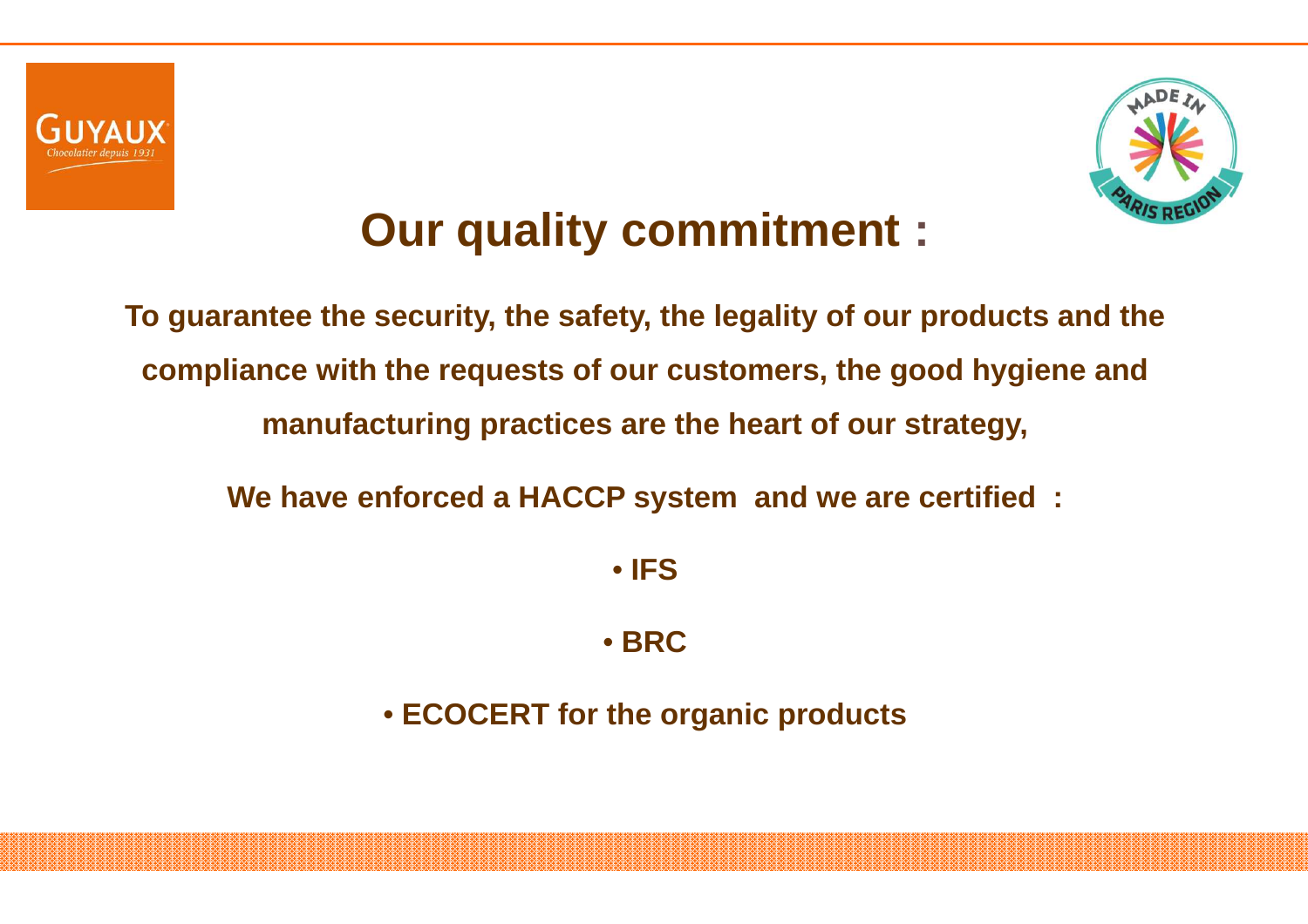



# **Our commitment in sustainable development**

**- Our box printer is approved « Imprim'Vert »**



- **Chocolaterie Guyaux is commited into sustainable development of cocoathrough the new range « Cacao Gourmand », making a contribution towards the « Cocoa Horizons Foundation » started by Barry Callebaut.**

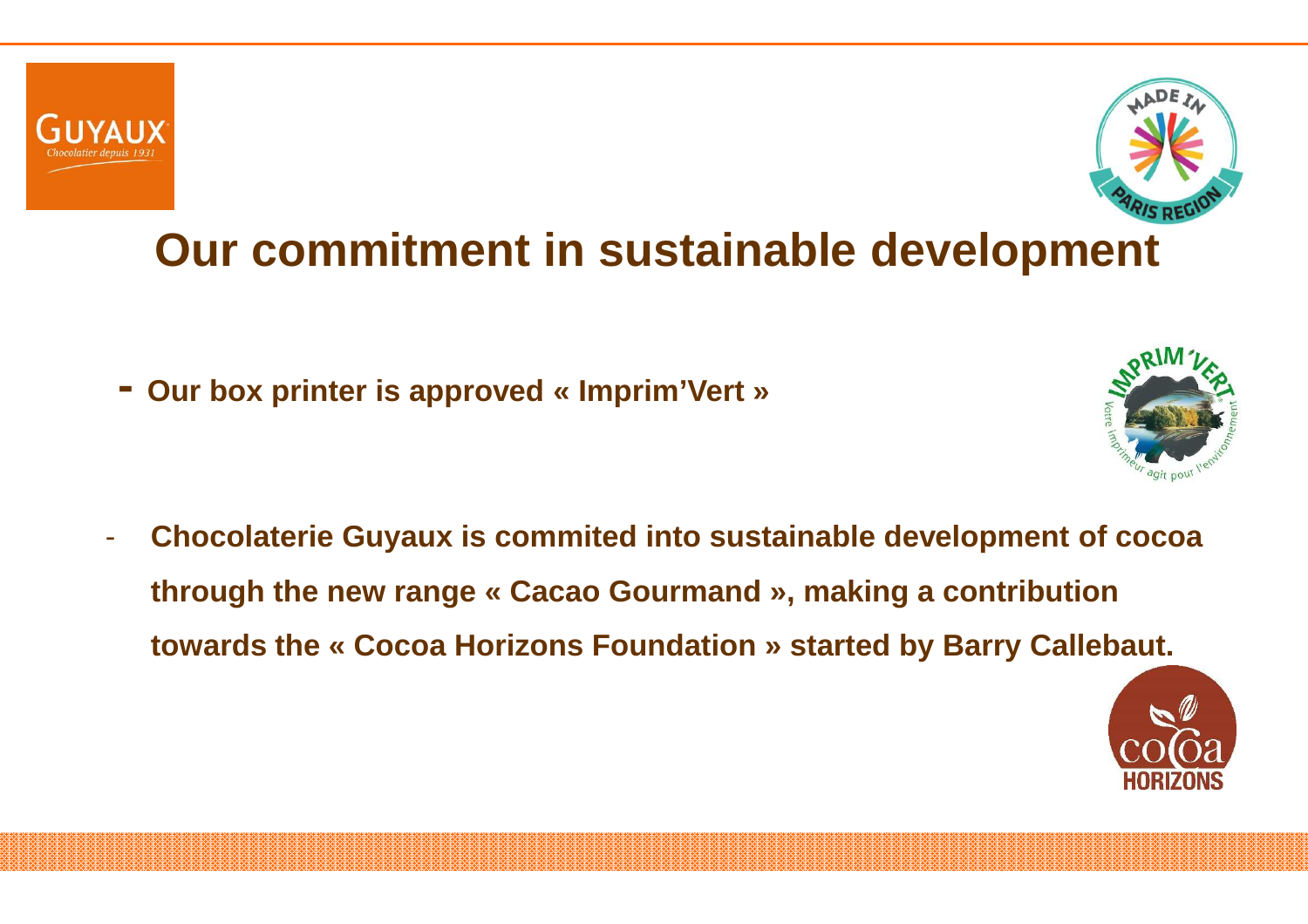

### **« Made in Paris Region»**



**Guyaux products are made in the greater Paris area (« Ile de France ») in strict compliance with the quality charter giving Guyaux the right to use the collective brand « Made In Paris Region »**

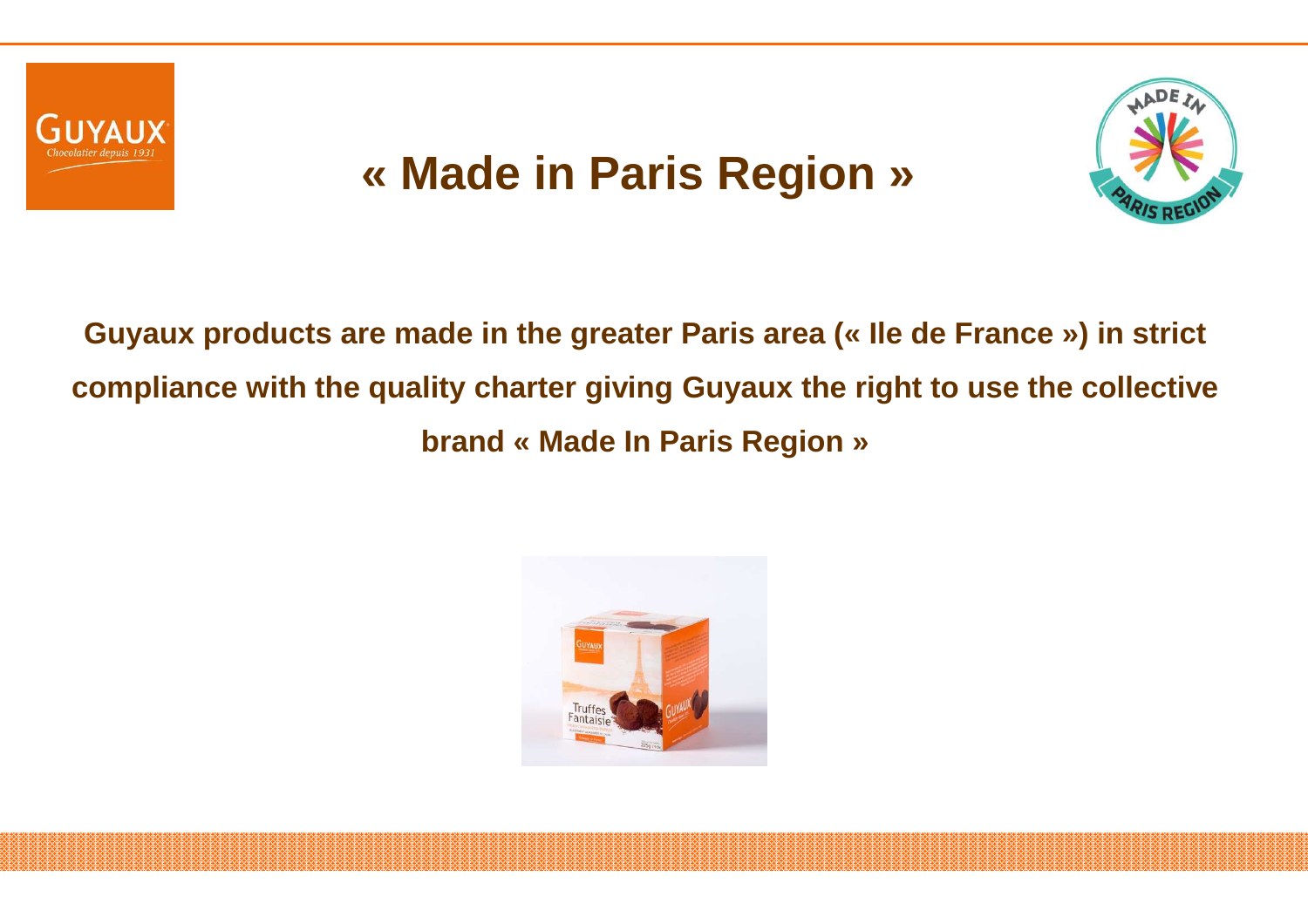



# **Production facilities :**

- **4.000 m2 temperature controlled environment ; production and storage**
- **800 tons / year capacity**
- **Best before dated from 6 to 18 months, depending on the recipe.**
- **2000kg capacity/day for chocolates and 4000 capacity/day for truffles.**
- **Hand decorated, « artisanal aspect »**





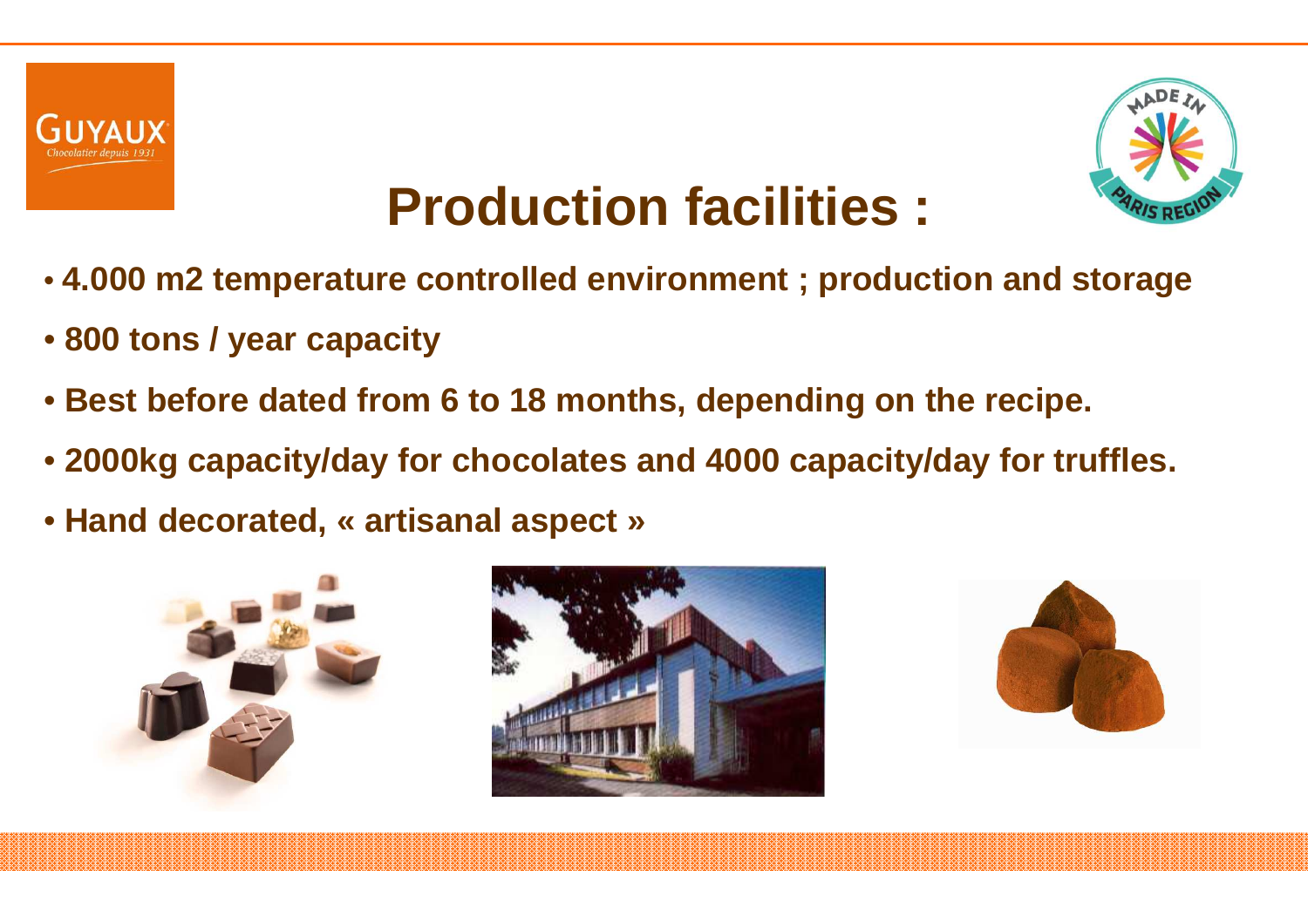



### **A very Parisian identity which takes into account our historical ground in Paris area since the creation of the company.**

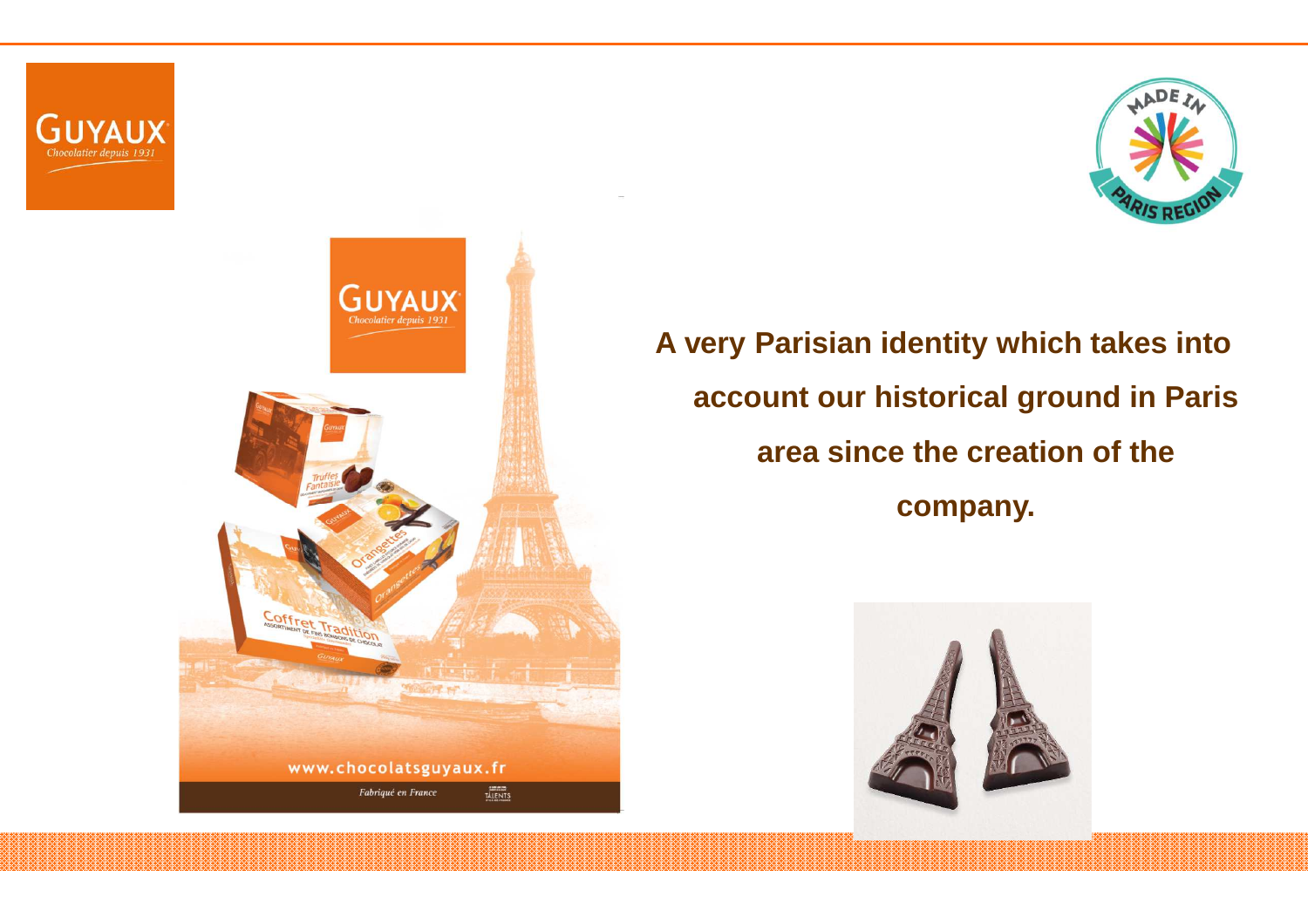

## **Visit us !**



**Chocolaterie GUYAUX is based in the little village of Andilly, next to the spa resort of Enghien-les-Bains famous for its casino, lake and racecourse. Chocolaterie GUYAUX is located at 15km from the centre of Paris and not that far from Roissy Charles De Gaulle airport (45mn by car, very easy for export).**